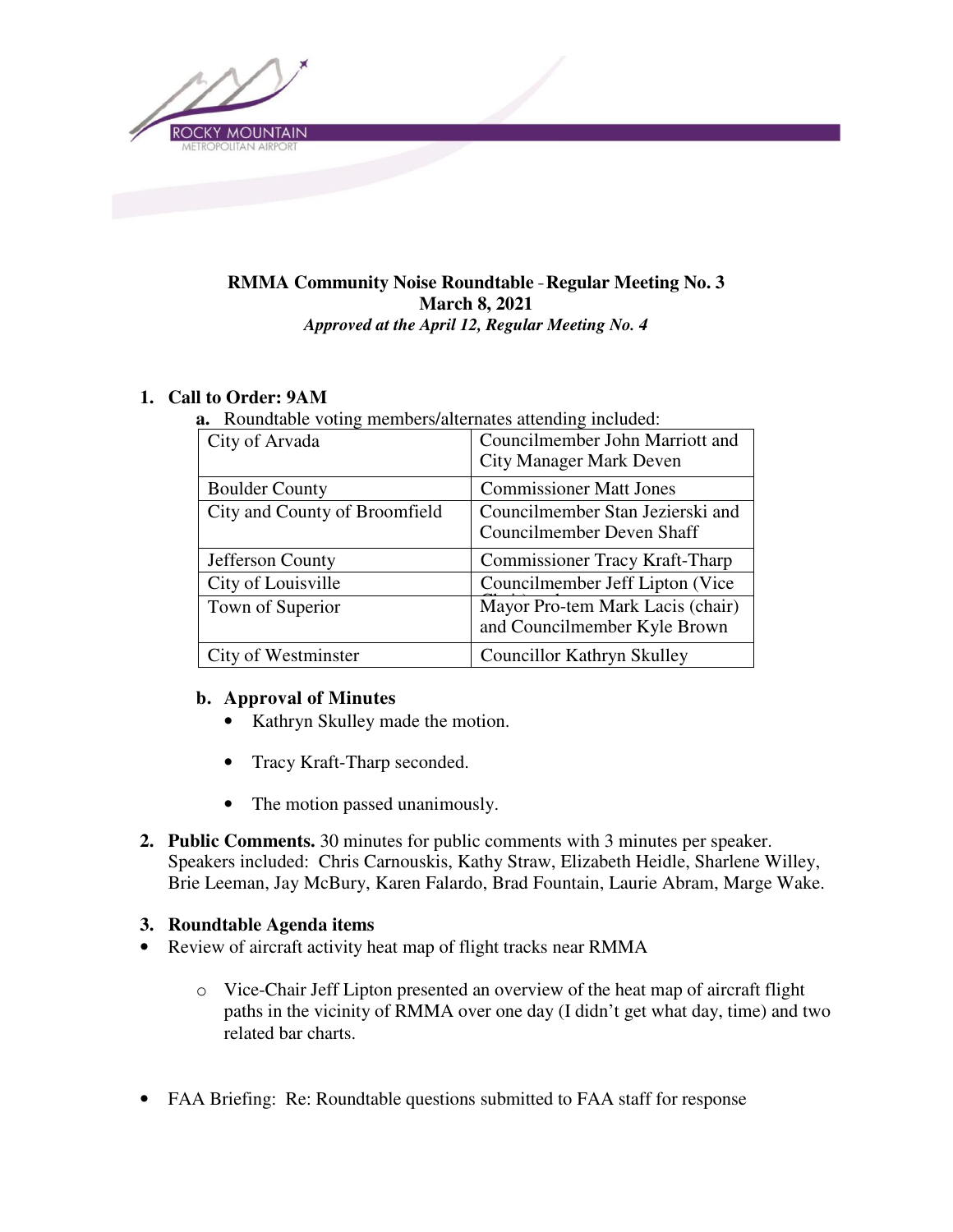

- o John Bauer and Marc Miller, FAA Office of Airports, Western Region
- o Shirl Burton, FAA Air Traffic Control Manager, RMMA

Chairperson Mark Lacis welcomed FAA staff.

Dave Carbone (Primacy Strategy Group) to provide a brief background and to introduce the FAA staff. Mr. Carbone explained the FAA staff were given the questions in advance and there are here today to respond to the Roundtable questions.

There was a total of 15 questions below:

- What is your role within the FAA?
- What is an airport noise roundtable's role within FAA decision making?
- How will the FAA interact with the RMMA Community Noise Roundtable on an ongoing basis and as we need FAA input?
- What can an airport do and not do (to effect aircraft operations and noise) without the involvement of the FAA?
- Will the FAA fund or participate in an airport noise study (or Part 150 study) for us to better understand noise impacts of RMMA?
- What is the relationship between the ADO and ATC?
- Will flight patterns be adjusted based on roundtable input and future development in the region?
- How is flight traffic handled at RMMA? (VFR vs. IFR, traffic patterns, routing into/out of the Class D)
- How does ATC view flight school traffic versus jet traffic?
- How are flight paths and airspace procedures set, and who reviews potential flight path changes? What is the process and factors considered in changing flight paths?
- How does and how can ATC assist in encouraging voluntary noise abatement? Can ATC give instruction to pilots to avoid noise-sensitive areas?
- What are the enforcement actions and consequences if pilots deviate from flight paths? Is there a policy regarding making aircraft tail numbers available publicly to flight tracking websites?
- Can you give us any examples of successes where FAA has successfully addressed community noise complaints?

John Bauer from the FAA Airports District in Denver, answered the first six questions and the last two questions that were submitted by Vice Chair Jeff Lipton. Shirl Burton, RMMA Air Traffic Manager, answered the remaining 7 questions. Some key points from the FAA responses: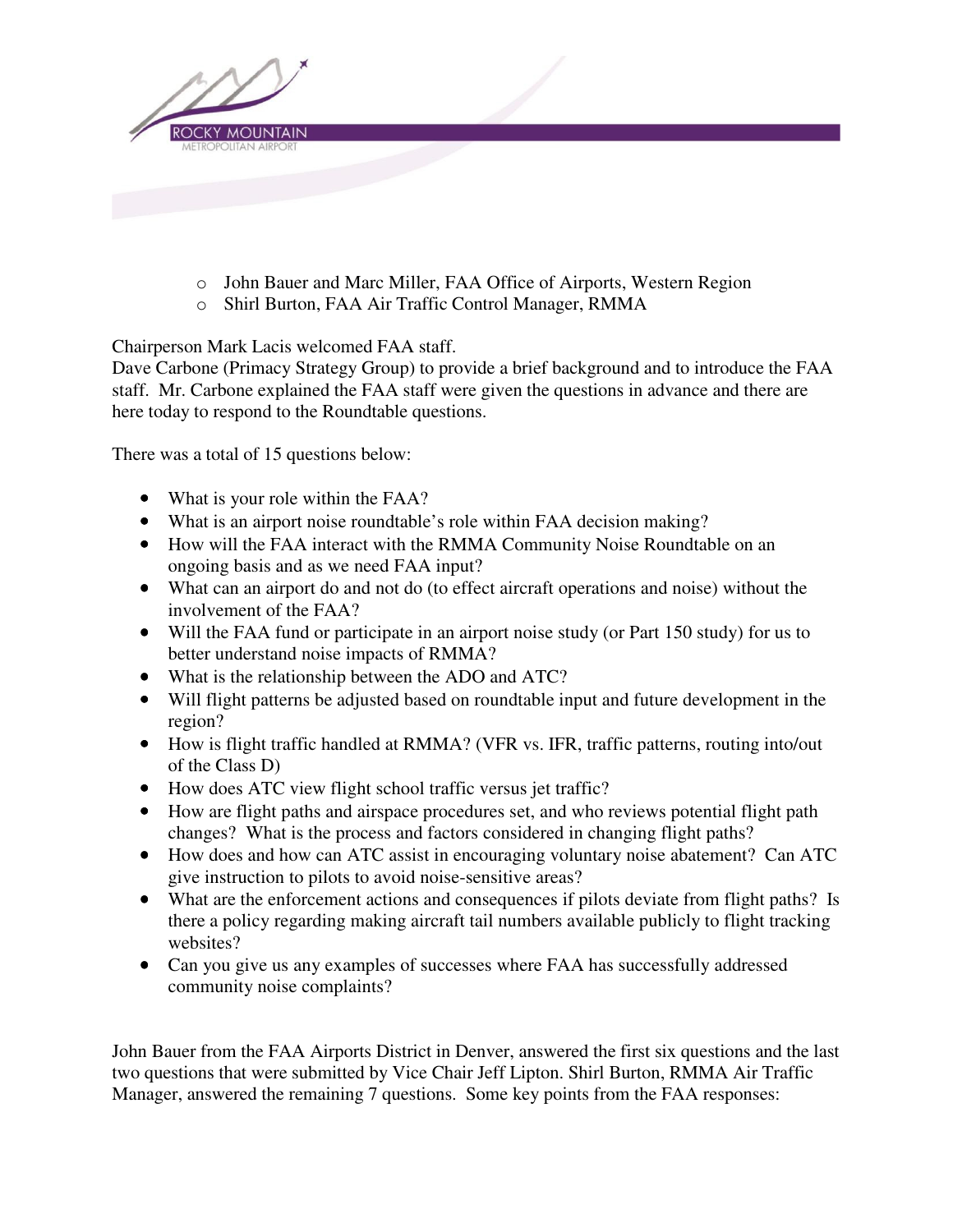

- An airport can impose voluntary noise abatement procedures without the involvement of the FAA; such an effort can be difficult to develop and achieve compliance but can be very effective
- ATC does not distinguish between flight school traffic and jet traffic; an aircraft is an aircraft and and an aircraft operation is an aircraft operation; safety is foremost
- The development of flight paths and airspace procedures are standardized across the nation
- Local voluntary noise abatement procedures are not FAA policy; procedures are airport and community developed and focused; FAA is focused on safety
- There are no established VFR flight paths; flights are established under IFR; consequences to pilots (pilot deviation action) under IFR if they deviate from IFR and ATC instructions
- Aircraft tail numbers are available but there are examples of them being misused (ie pilots being contacted and harassed, etc.)
- An FAR Part 150 is eligible for federal funding; the airport proprietor needs to request the FAA to fund the study; funding is 90% federal/10% local (airport proprietor)
- The airport proprietor cannot establish limits or encourage growth of certain types of aircraft per federal grant assurances

# **4. Reports and Next month's Agenda Items Reports:**

- Arvada: No Report
- Boulder County: No Report
- Broomfield: No Report
- Louisville: No Report
- Superior: No Report
- Westminster Councillor Skulley thanked the public and the FAA for their report. Noted that the Roundtable was listening and trying.
	- Future agenda items read.